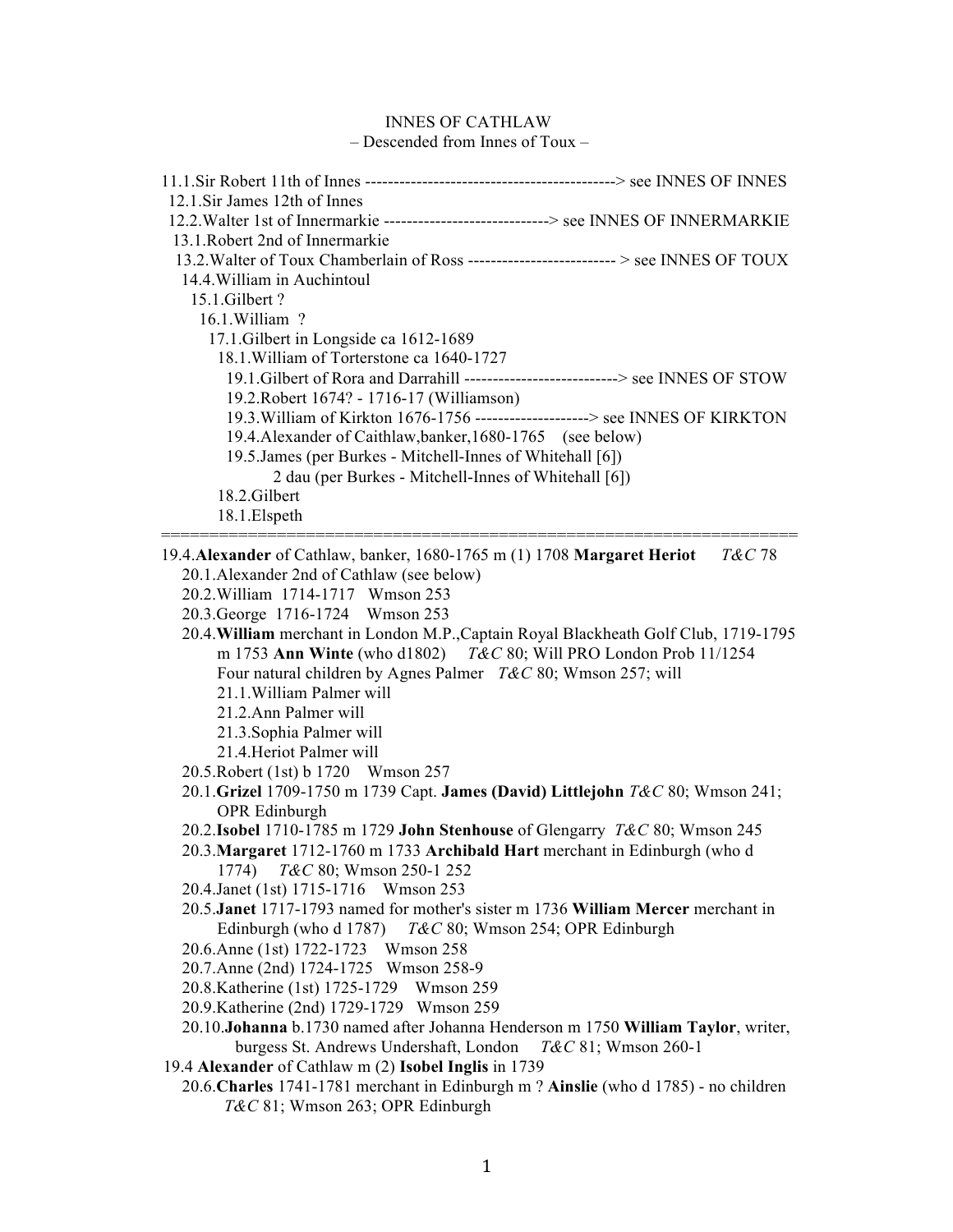- 20.7.George b 1742, to Jamaica and Tobago *T&C* 81; Wmson 264-5; OPR Edinburgh
- 20.8.Gilbert 1743-1743 Wmson 265

20.9.Allan 1744-1749 Wmson 266

- 20.10.Archibald (twin) 1745-1773 named after Archibald Hart, with brother William in London then to West Indies, d in Tobago *T&C* 81; Wmson 267; OPR Edinburgh
- 20.11.David (twin) 1745-1812 d at York *T&C* 81; Wmson 267
- 20.12.Thomas 1746-1749 Wmson 268-9
- 20.13.Gilbert 1747-1791 audit clerk in Aberdeen in 1774 d at Edinburgh *T&C* 82; Wmson 269-73
- 20.14.Robert 1749-1749 Wmson 273
- 20.15.James 1751(6)-1806 unm Secretary of Royal Bank *T&C* 82; Wmson 274-5; OPR Edinburgh

==================================================================

- 20.11.Marion 1740-1746 Wmson 262
- 20.1.**Alexander** 2nd of Cathlaw 1711-1787 named after maternal grandfather m 1742 **Christian Cave** (who d 1805) *T&C* 82; Wmson 249-50
	- 21.1.Alexander W.S.3rd of Cathlaw see below
	- 21.2.**James** d.1796 at Stratford Green in London m 1781 cousin **Teresa Taylor** at London *T&C* 82; Wmson 278-9
		- 22.1.James Stewart Wmson 279
		- 22.2.David Wmson 279
		- 22.3.Robert *T&C* 83
		- 22.4.William *T&C* 83; Wmson 279
		- 22.1.Jean Teresa d between 1795 and 1806 *T&C* 83; Wmson 279
	- 21.3.William. merchant in London *T&C* 83; Wmson 279-80
	- 21.4.David d.Jamaica 1807 *T&C* 83; Wmson 280
	- 21.5.Joseph d. in Jamaica 1779 burgess Kingston, Jamaica, employed by uncle William merchant in London *T&C* 83; Wmson 286; will PRO London Prob 11/1254
	- 21.6.Malley d.1765 in youth *T&C* 84; Wmson 287
	- 21.1.**Margaret** d 1814 m 1768 cousin Captain **John Stenhouse** (who d 1804) *T&C* 83; Wmson 280-1 6 children incl: see above
	- 21.2.**Isabella** "Tibby" 1748-1819 m (1) 1771 **John Crawford** of Bellfield,Jamaica (who d 1781) (2) 1783 **Alexander Simpson** who d.s.p. *T&C* 83; Wmson 281-3
- 21.3.**Christian** m 1784 Captain **Abraham Bunbury** of Killeach, Co. Tipperary (who d 1799) *T&C* 84; Wmson 283 ===================================================================
- 21.1.**Alexander** W.S. 3rd of Cathlaw 1743-1781 d.in Jamaica m 1775 **Janet Sharp** (who d 1845) *T&C* 85; Wmson 276-7
	- 22.1.Thomas (see below)
	- 22.2.Alexander b. Jamaica 1779 d ante 1806 *T&C* 85; Wmson 278
- 22.3.**William** (R.N.) b.1781 m 1813 **Maria Shiels** (drowned 1814) *T&C* 85; Wmson 278 23.1.Alexander b.1813 *T&C* 85; Wmson 278 ===================================================================
- 22.1.**Thomas** 4th of Cathlaw, Captain R.N. 1776-1844 m 1804 **Anne McLeod Sharp** *T&C* 86; Wmson 277-8; OPR Grayfriars
	- 23.1.Alexander 5th of Cathlaw 1805-1844 b Broughton Park, Perth d at Multan, burgess Grayfriars d.s.p. Wmson 278 *T&C* 87
	- 23.2.Norman Gideon 1808-1808 b Verdun, d Glorieux *T&C* 86
	- 23.3.David Norman 1815-1857 resided Glasgow, heir to Alexander *T&C* 86; Wmson 278
	- 23.4.Thomas William b 1816 Bath, clerk in Bank of England, heir to David Norman *T&C* 86